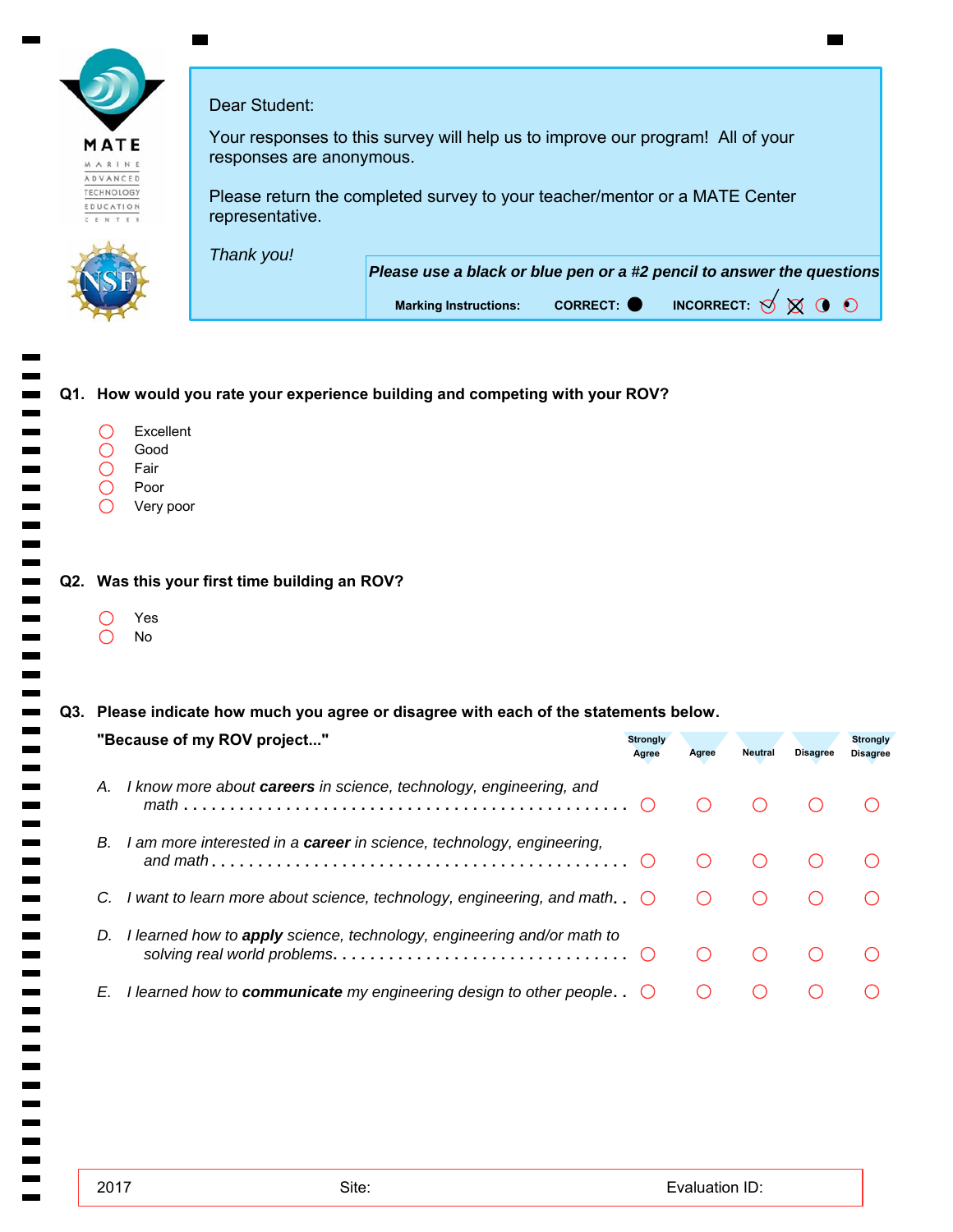| Q4. Please indicate how much you agree or disagree with each of the statements below.                                    |                          |       |                |                 |                                    |  |
|--------------------------------------------------------------------------------------------------------------------------|--------------------------|-------|----------------|-----------------|------------------------------------|--|
| "Because of my ROV project"                                                                                              | <b>Strongly</b><br>Agree | Agree | <b>Neutral</b> | <b>Disagree</b> | <b>Strongly</b><br><b>Disagree</b> |  |
| А.                                                                                                                       |                          |       |                |                 |                                    |  |
| I am more interested in taking science courses. $\ldots \ldots \ldots \ldots \ldots$<br>В.                               |                          |       |                |                 |                                    |  |
| C.                                                                                                                       |                          |       |                |                 |                                    |  |
| I am more interested in taking <b>computer science</b> courses. $\dots\dots\dots\dots$<br>D.                             |                          |       |                |                 |                                    |  |
| I am more interested in taking hands on classes or club activities like<br>E.<br>robotics, electronics, and shop courses |                          |       |                |                 |                                    |  |

 $\mathbf{r}$ ۰  $\overline{\phantom{0}}$ 

 $\blacksquare$  $\blacksquare$ 

----------<br>--------

 $\blacksquare$  $\blacksquare$  $\blacksquare$  $\mathbf{r}$ ۰

## **Q5. Please indicate how much you agree or disagree with each of the statements below.**

m m

| "Because of my ROV project"                                                                                                      | <b>Strongly</b><br>Agree | Agree | Neutral | <b>Disagree</b> | <b>Strongly</b><br><b>Disagree</b> |  |
|----------------------------------------------------------------------------------------------------------------------------------|--------------------------|-------|---------|-----------------|------------------------------------|--|
| I increased my skills and knowledge in <b>engineering</b> $\ldots \ldots \ldots \ldots$<br>А.                                    |                          |       |         |                 |                                    |  |
| I increased my skills and knowledge in science. $\ldots \ldots \ldots \ldots$<br>В.                                              |                          |       |         |                 |                                    |  |
|                                                                                                                                  |                          |       |         |                 |                                    |  |
| D.                                                                                                                               |                          |       |         |                 |                                    |  |
| I know more about the <b>competition theme:</b> Port Cities of the Future:<br>E.<br>Commerce, Entertainment, Health, and Safety. |                          |       |         |                 |                                    |  |

## **Q6. Please indicate how much you agree or disagree with each of the statements below.**

| "Because of my ROV project" | <b>Stronaly</b><br>Agree | Agree | <b>Neutral</b>         | <b>Disagree</b> | <b>Strongly</b><br><b>Disagree</b> |  |
|-----------------------------|--------------------------|-------|------------------------|-----------------|------------------------------------|--|
| $A_{-}$                     |                          |       |                        |                 |                                    |  |
| B.                          |                          |       |                        |                 |                                    |  |
|                             |                          |       |                        |                 |                                    |  |
|                             |                          |       |                        |                 |                                    |  |
| E.                          |                          |       | $\left( \quad \right)$ |                 |                                    |  |
| F.                          |                          |       |                        |                 |                                    |  |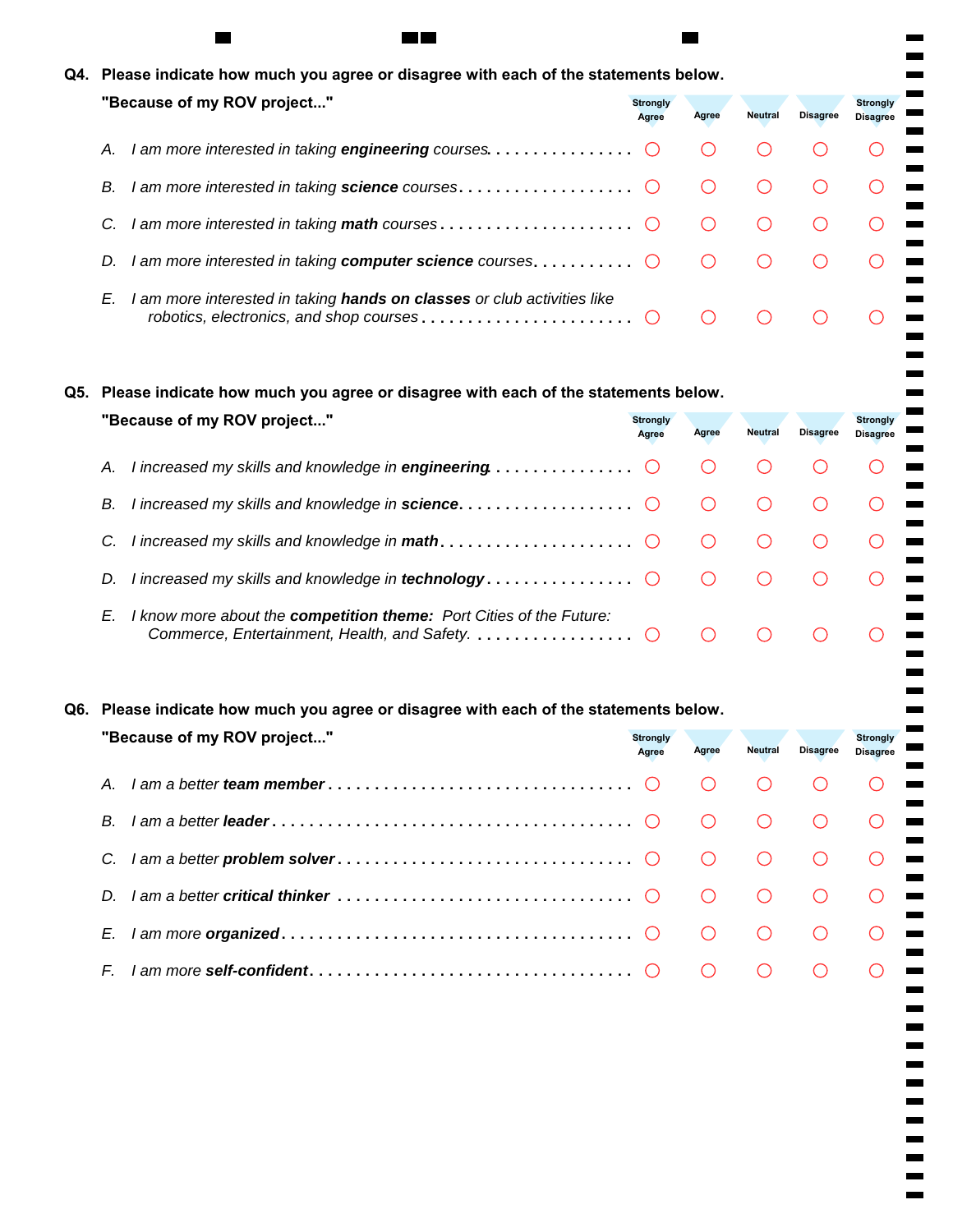| Yes<br>( )<br>No<br>$\left(\right)$<br>$\left( \begin{array}{c} 0 \\ 1 \end{array} \right)$<br>Not sure | Q7. Are you interested in a career in science, technology, engineering, or math?          |                             |                                                                                                                  |
|---------------------------------------------------------------------------------------------------------|-------------------------------------------------------------------------------------------|-----------------------------|------------------------------------------------------------------------------------------------------------------|
|                                                                                                         | Q8. What career would you like to have when you finish school? (Please print.)            |                             |                                                                                                                  |
|                                                                                                         | Q9. Have you or your school received an award or honor as a result of your ROV project?   |                             |                                                                                                                  |
| Yes -- Please describe:<br>( )<br>No<br>$\bigcirc$                                                      |                                                                                           |                             |                                                                                                                  |
| Yes -- Please describe:<br>( )                                                                          | college application, scholarship, internship, job offer)?                                 |                             | Q10. Has your ROV project opened up other education or career opportunities for you (e.g., strengthened          |
| No<br>$\bigcirc$                                                                                        |                                                                                           |                             |                                                                                                                  |
| in the school year that just finished.)                                                                 |                                                                                           |                             | Q11. What is your grade level? (If you are completing this during the summer, please mark the grade you attended |
| 1st grade<br>5th grade<br>$\circ$                                                                       | <b>Elementary, Middle School, and Junior High</b><br>2nd grade<br>6th grade<br>$\bigcirc$ | 3rd grade<br>7th grade<br>◯ | 4th grade<br>8th grade<br>◯                                                                                      |
| <b>High School</b>                                                                                      |                                                                                           |                             |                                                                                                                  |
| $\bigcap$ Freshman                                                                                      | Sophomore<br>$\left( \right)$                                                             | Junior                      | Senior                                                                                                           |
| <b>Community or Technical College</b>                                                                   |                                                                                           |                             |                                                                                                                  |
| $\bigcirc$ Year 1                                                                                       | $\bigcirc$ Year 2                                                                         |                             |                                                                                                                  |
| <b>Four-Year College or University</b>                                                                  |                                                                                           |                             |                                                                                                                  |
| Freshman<br>$\left( \begin{array}{c} \end{array} \right)$                                               | Sophomore                                                                                 | Junior                      | Senior                                                                                                           |
| Other -- (Please describe)                                                                              |                                                                                           |                             |                                                                                                                  |
|                                                                                                         |                                                                                           |                             |                                                                                                                  |

 $\overline{\phantom{a}}$  $\blacksquare$ 

**COL**  $\blacksquare$  $\blacksquare$